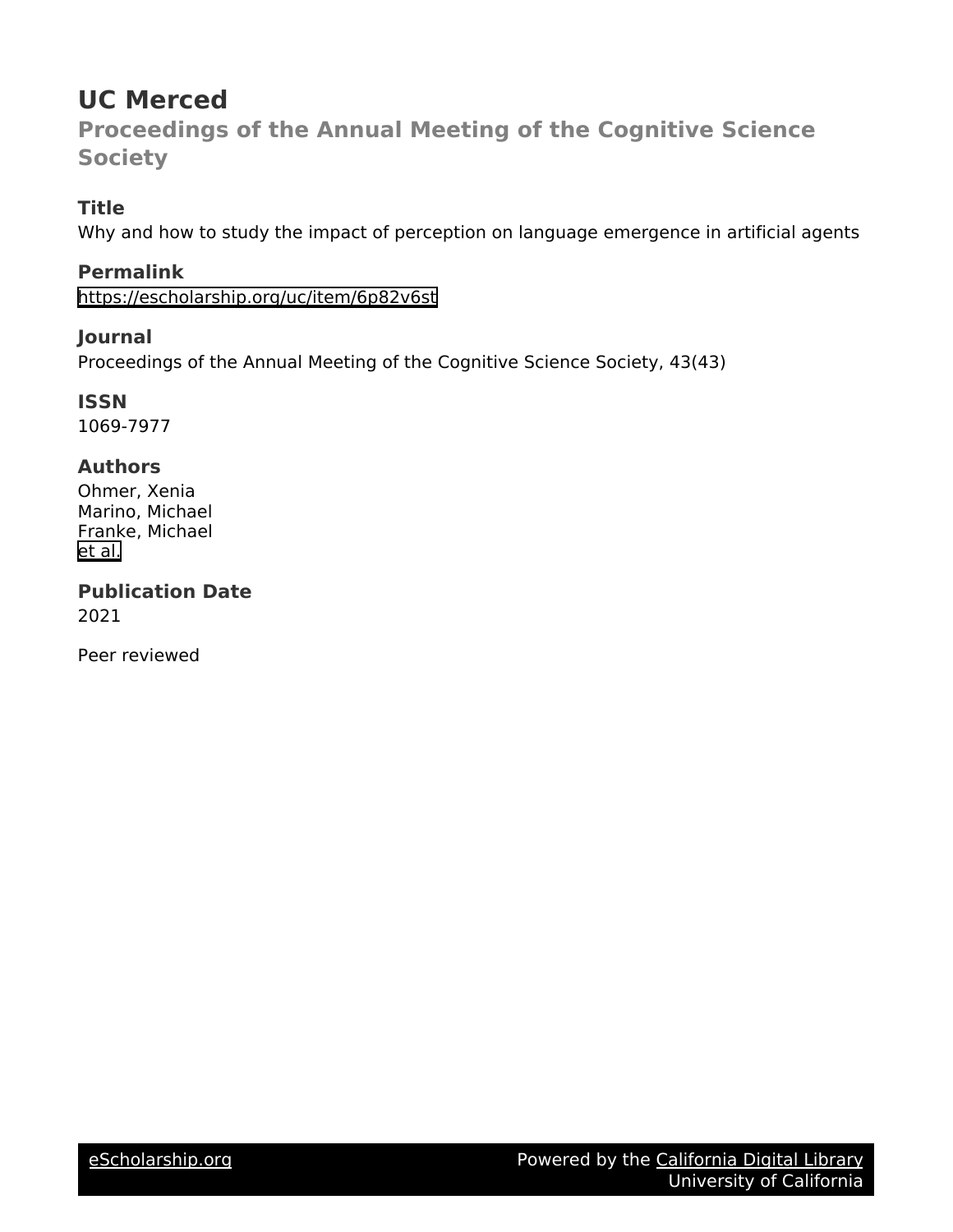### Why and how to study the impact of perception on language emergence in artificial agents

Xenia Ohmer, Michael Marino, Peter König<sup>\*</sup>, Michael Franke<sup>\*</sup>

{xenia.ohmer, michael.marino, peter.koenig, michael.franke}@uni-osnabrueck.de Institute of Cognitive Science, University of Osnabrueck, Germany

\*Authors contributed equally.

#### Abstract

The study of emergent languages in deep multi-agent simulations has become an important research field. While targeting different objectives, most studies focus on analyzing properties of the emergent language—often in relation to the agents' inputs—ignoring the influence of the agents' perceptual processes. In this work, we use communication games to investigate how differences in perception affect emergent language. Using a conventional setup, we train two deep reinforcement learning agents, a sender and a receiver, on a reference game. However, we systematically manipulate the agents' perception by enforcing similar representations for objects with specific shared features. We find that perceptual biases of both sender and receiver influence which object features the agents' messages are grounded in. When uniformly enforcing the similarity of all features that are relevant for the reference game, agents perform better and the emergent protocol better captures conceptual input properties.

#### Keywords: language emergence, deep learning, reinforcement learning, groundedness

#### Introduction

Sparked by the rapid advances in machine learning, there has been growing interest in studying language emergence in artificial agents that communicate to solve a common task. The underlying idea is that language derives its meaning from its use, and accordingly many of its aspects cannot be captured by supervised learning. Different research objectives come together in this new framework. On the one hand, it is used to analyze how artificial agents communicate and to improve this communication, for example in terms of learning speed, performance, or generalization ability (e.g., Das et al., 2019; Kharitonov & Baroni, 2020). On the other hand, it is used to investigate the pressures leading to the emergence of natural language properties, such as compositionality (e.g., Lazaridou, Hermann, Tuyls, & Clark, 2018; Harding Graesser, Cho, & Kiela, 2019; Rodríguez Luna, Ponti, Hupkes, & Bruni, 2020).

Fundamentally, a shift from supervised learning to grounding language in interactions with the environment requires an understanding of how linguistic expressions relate to that environment as experienced through perception (Harnad, 1990). This is definitely important when using deep multi-agent simulations for drawing conclusions about the emergence of natural language properties. In natural language, the formation of linguistic expressions is strongly influenced by perception, not only for concrete concepts like colors (Regier, Kay, & Khetarpal, 2007) but also abstract ones (Lakoff & Johnson, 1980). While neural networks commonly used as visual modules in artificial agents exhibit parallels to how the brain processes information, there are also important differences (Lake, Ullman, Tenenbaum, & Gershman, 2017). E.g., Peterson, Abbott, and Griffiths (2018) show that object representations in humans differ from those in neural networks in terms of similarity judgements, which in turn leads to different semantic relationships. Even if the objective is to improve communication between artificial agents, awareness of how to best process sensory input is crucial. For example, susceptibility to adversarial attacks or inherent biases of neural networks may pose challenges to the formation of efficient protocols. Taking these points into consideration, modern language emergence research should account for the entanglement of perception and the formation of language.

Although the field has experimented with various setups, the role of perceptual processes has been largely ignored. Many designs skip any form of perception by using symbolic input (e.g., Bouchacourt & Baroni, 2019; Kharitonov & Baroni, 2020). Others use pixel input, which is more realistic, and can capture natural differences in object appearance (e.g., Havrylov & Titov, 2017; Rodríguez Luna et al., 2020). Notably, Bouchacourt and Baroni (2018) examine the alignment between agents' internal representations and conceptual input properties to determine whether emergent language captures such properties or relies on low-level pixel information. However, all these setups extract object representations from pretrained convolutional neural networks (CNNs), and do not manipulate the perceptual process systematically. While emergent language and agents' representations can be related to differences in the input, the impact of differences in perception remains undetermined.

When using pretrained classifiers as visual modules, one cannot control the resulting similarities between object representations. However, developing a system of similarity relationships along relevant perceptual dimensions (e.g., color, shape, magnitude, texture) is an integral part of human concept formation and judgments of similarity are central for many cognitive processes (Gärdenfors, 2004). The transition from defining object similarities based on global perceptual resemblance, to having a system of dimension-sensitive similarities, is therefore an important step in child development (Smith, 1989). With this in mind, our goal is to use emergent language games as an experimental method for evaluating the impact of enforcing particular object relationships, based on perceptual differences along basic quality dimensions, in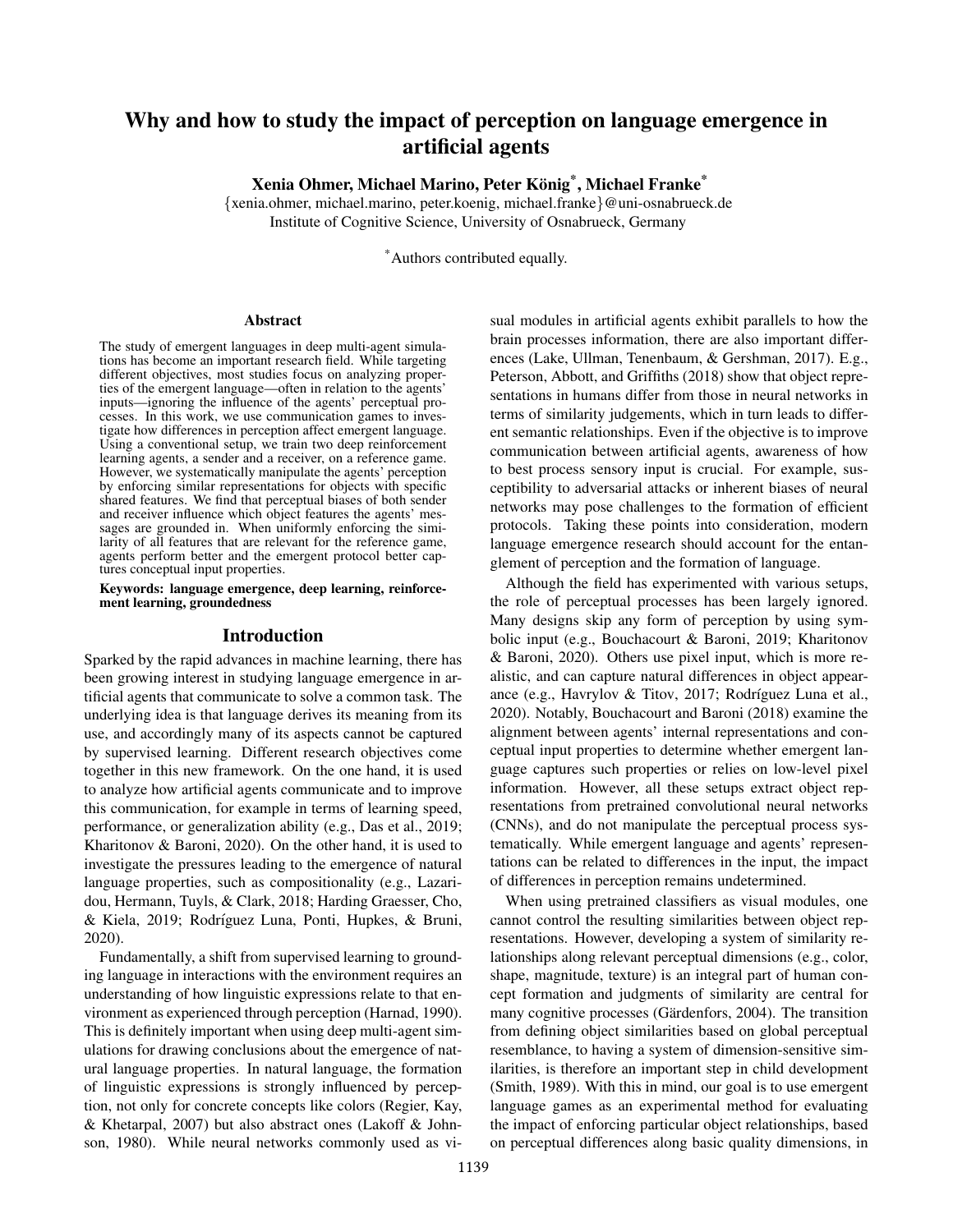order to explore the relationship between neural representations, similarity relationships, and emergent communication strategies.

Ideally, perceptual representations are manipulated directly, irrespective of input stimulus. We show how this can be achieved via *relational label smoothing* (Marino, Nieters, Heidemann, & Hertzberg, 2021). We use a conventional language emergence setup with two agents, a sender and a receiver, playing a reference game. In line with the studies above, we focus on visual perception and process the pixel inputs with CNNs. However, during CNN training, we manipulate the class labels such that for different conditions the resulting representational similarities between object classes vary. We use this setup to explore two different directions. First, we test whether perceptual biases are carried over into the emergent languages. More precisely, we ask if agents that perceive object similarities more strongly with respect to some features than others tend to ground their language in these specific features. We also evaluate the influence of sender versus receiver bias on such changes. Second, after showing that CNN representations do not preserve object similarities accurately, we test whether enforcing the preservation of similarity relationships for conceptually relevant features improves language emergence in terms of training process and emergent protocol.

#### General Methods

Code, results, and analyses are publicly available.<sup>1</sup>

#### Data set

We use the *3dshapes* data set (Burgess & Kim, 2018). The data set contains images of 3D shapes in an abstract room, with the following aspects being varied: floor color (10 values), wall color (10 values), object color (10 values), object size (8 values), object shape (4 values), and object orientation (15 values). We use a subset of four different object colors (red, turquoise, purple, yellow), and four different object sizes (equally spaced from smallest to largest); amounting to 96000 different images. For our purpose, we define objects by size, shape and color of the geometric shape, such that there are  $4^3 = 64$  different objects. So, the term 'object' refers to an object class, such as 'tiny red cube', with each image representing an instance (or example) of such an object.

#### Communication game

Two agents, sender *S* and receiver *R*, play a reference game where one round of the game proceeds as follows.

- 1. A random object is selected as target, *t*.
- 2. *S* sees an image of *t* and produces a message. Messages have length *L* and consist of a sequence of words  $(w_1, ..., w_L)$  from vocabulary *V*.
- 3. *R* sees a possibly different image of *t* and additionally *k* random distractor images, showing objects other than *t* (so

differing in at least one of the three concept-defining features). Based on the message from *S*, it tries to select the target object.

If the receiver selects the target object, the agents receive a positive reward,  $r = 1$ , else  $r = 0$ . We use vocabulary size  $|V| = 4$ , message length  $L = 3$ , and  $k = 2$  distractors in all simulations. In principle, this allows agents to use a distinct word for each object and thereby to achieve maximal reward. As the number of distractors is low, however, the agents may achieve relatively high rewards with suboptimal strategies. It is in the variation of such local solutions that we hope to identify linguistic differences that reflect perceptual biases.

#### Reinforcement learning

The sender maps the input object, *o*, to a probability distribution over messages,  $\pi_S(m \mid o)$ , by sequentially generating a probability distribution across words conditioned on the words produced so far. The receiver maps the input message onto a probability distribution over objects,  $\pi_R(o \mid m)$ . These distributions define the agents' policies. The agents minimize the negative expected reward,  $-\mathbb{E}[r]$ , and their trainable weights are updated using REINFORCE (Williams, 1992). During training, actions are sampled from the policies; during testing, the arguments of the maxima are used.

#### Agent model

Sender and receiver have very similar architectures. The model components and their interactions in the communication game are shown in Figure 1.

Vision module. Each agent uses a CNN as vision module,  $v(\cdot)$ . The CNN is pretrained on an object classification task, and the agents use the output of the penultimate fully connected layer as object representation. The weights of the vision module remain fixed during the communication game.

Language module. Each agent has a language module,  $l(\cdot)$ , consisting of an embedding layer and a gated recurrent unit (GRU) layer. The sender has an additional fully connected layer, which we call hidden-to-word, *htow*(·). At each time step  $t$  it projects the GRU hidden state,  $h_t$ , to a log probability distribution across words, forming the sender's policy  $\pi_S(m = (w_1, ..., w_L) | o) = \prod_{t=1}^L \pi_S(w_t | w_{s, with$  $\pi_S(w_t \mid w_{s$ 

Vision-to-hidden layer. Each agent has a fully connected layer, *vtoh*(·), mapping from vision to language module. For the sender, this layer is used to initialize the GRU hidden state. For the receiver, the dot product between vision-tohidden output and final GRU hidden state determine its selection policy:  $\pi_R(o \mid m) \propto \exp(vtoh_R(v_R(o)) \cdot l_R(m)).$ 

#### **Training**

We use a train/validation split of 0.75/0.25.

CNN pretraining. The architecture consists of two convolutional layers with 32 channels, followed by two fully con-

<sup>1</sup><https://osf.io/83z5x/>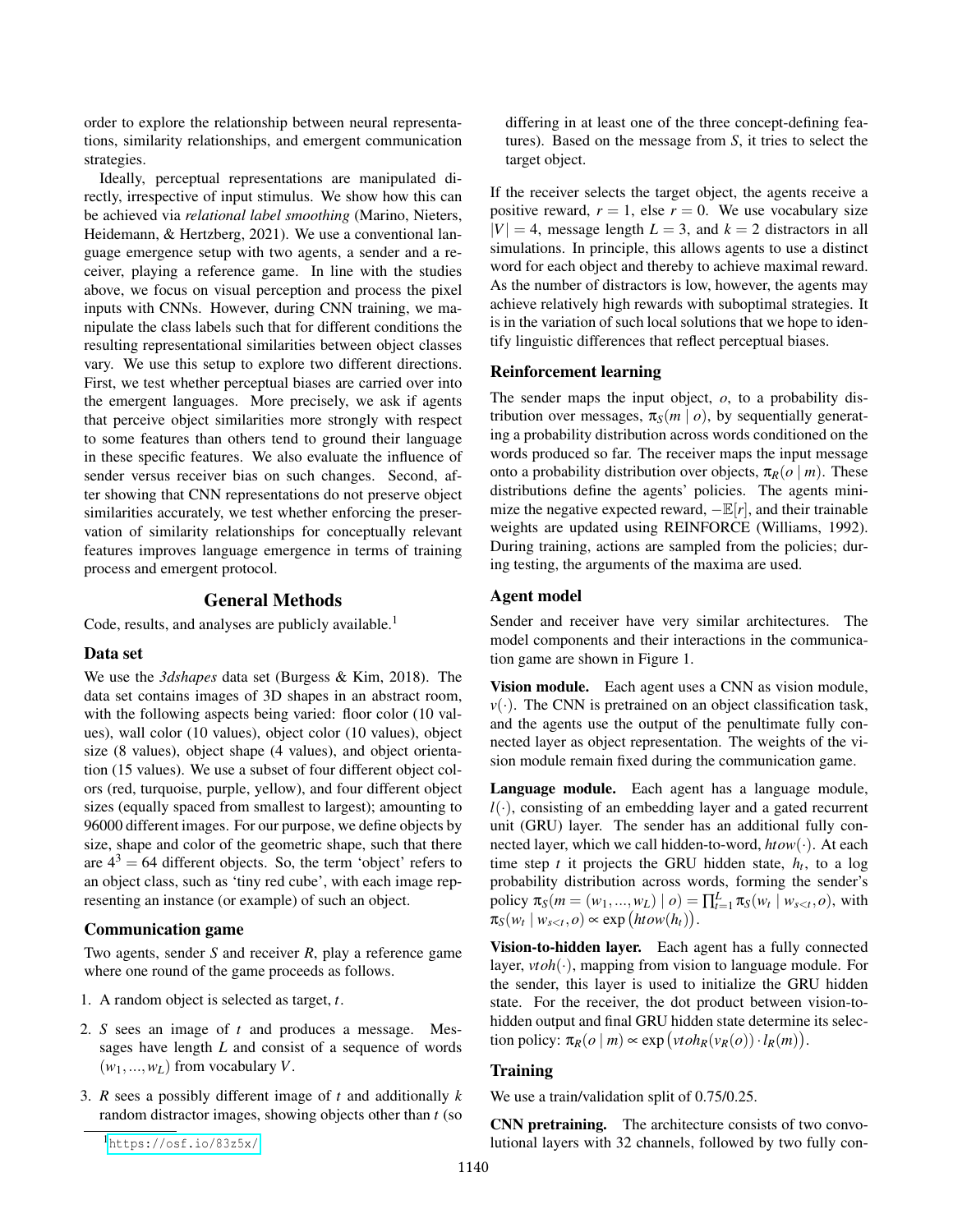

Figure 1: Schematic visualization of sender and receiver architecture and their interaction in one round of reference game. The initial input to the sender's language module,  $\langle S \rangle$ , is a zero vector of the same dimensionality as the embedding layer.

nected layers with 16 nodes, and a final softmax layer. The first convolutional layer is followed by a  $2 \times 2$  max pooling layer. We use stochastic gradient descent (SGD) with learning rate 0.001 and batch size 128, and train for 200 epochs.

Communication game. We train agents for 150 epochs using Adam with learning rate 0.0005 and batch size 128. Embedding and GRU layer each have a dimensionality of 128. We add an entropy regularization term (Mnih et al., 2016) of 0.02 to sender and receiver loss to encourage exploration.

Relational label smoothing. In order to enforce perceptual biases in the CNN models, we use a form of relational label smoothing based on work by Marino et al. (2021), which calculates the target at training time as a sum of the usual one-hot target,  $y_0$ , and a relational component,  $y_r$ , according to

$$
\mathbf{y} = \sigma \mathbf{y}_r + (1 - \sigma) \mathbf{y}_0, \tag{1}
$$

where  $\sigma \in \mathbb{R}$  is the smoothing factor, controlling the strength with which the relationship(s) should be enforced.

To enforce object similarities along one specific object feature (or dimension),  $f$ , we make use of the single-level hierarchical version of relational label smoothing. If *i* is the true object class, we define superclass  $C_i$  as the set of object classes having the same feature value as  $i$  for  $f$ . Then  $y_r$  is given by

$$
y_{r_{ij}} = \begin{cases} (n-1)^{-1} & j \in C_i \text{ and } i \neq j \\ 0 & \text{else} \end{cases}
$$
 (2)

where *n* is the number of object classes in  $C_i$ . In order to enforce multiple feature relationships in a single model, we generalize the previous definition to include  $y_r$  to be a sum over relational components,

$$
\mathbf{y}_r = \frac{1}{N} \sum_{f=1}^{N} \mathbf{y}_{r_f},
$$
 (3)

where *N* is the number of feature relationships, and  $y_{r_f}$  represents the relational component from feature *f* .

#### Evaluation: Perception analysis metrics

Let  $F = \{color, shape, size\}$  be the set of object features and *A*<sup>*f*</sup> all values that feature  $f \in F$  can take on, e.g.  $A_{size}$  = {*tiny*, *small*, *big*, *huge*}. All feature values together define the set of attributes,  $A = \bigcup_{f \in F} A_f$ .

Representational similarities. For every class (object type),  $c_i \in \mathbb{C}$ , we extract the agent's visual representations for  $N = 100$  images, using  $v(\cdot)$ , and calculate the average cosine similarity between all pairwise combinations of classes:

$$
sim_{i,j} = \frac{1}{N^2} \sum_{k=1}^{N} \sum_{l=1}^{N} \cos \text{sim}(v(o_k^i), v(o_l^j)),
$$

where  $o^i$  denotes an instance of class  $c_i$ . As the vision module output lies in positive space  $sim_{i,j} \in [0,1]$ .

Feature-wise perceptual bias. Let  $a_f^i \subset A_f$  be the value of feature *f* in class *c<sup>i</sup>* . To analyze whether an agent is biased towards a specific feature  $f$ , we calculate the average similarity between object classes having the same value for that feature, as well as the average similarity between object classes having different values for that feature. The perceptual bias,  $B(f)$ , is calculated by subtracting the two values:

$$
B(f) = Avg\left\{ \left. sim_{i,j} \mathbb{1}_{\left[ a_f^j = a_f^j \right]} \right\} - Avg\left\{ \left. sim_{i,j} \mathbb{1}_{\left[ a_f^j \neq a_f^j \right]} \right\} \right\},\right.
$$

for  $i \neq j$ . In our case  $B(f) \in [-1,1]$ , where 1 means maximal bias, 0 no bias, and  $-1$  maximal anti-bias.

#### Evaluation: Language analysis metrics

Feature-wise effectiveness. We aim to measure how much information about individual features is contained in the messages. We extract 10000 random images from the training set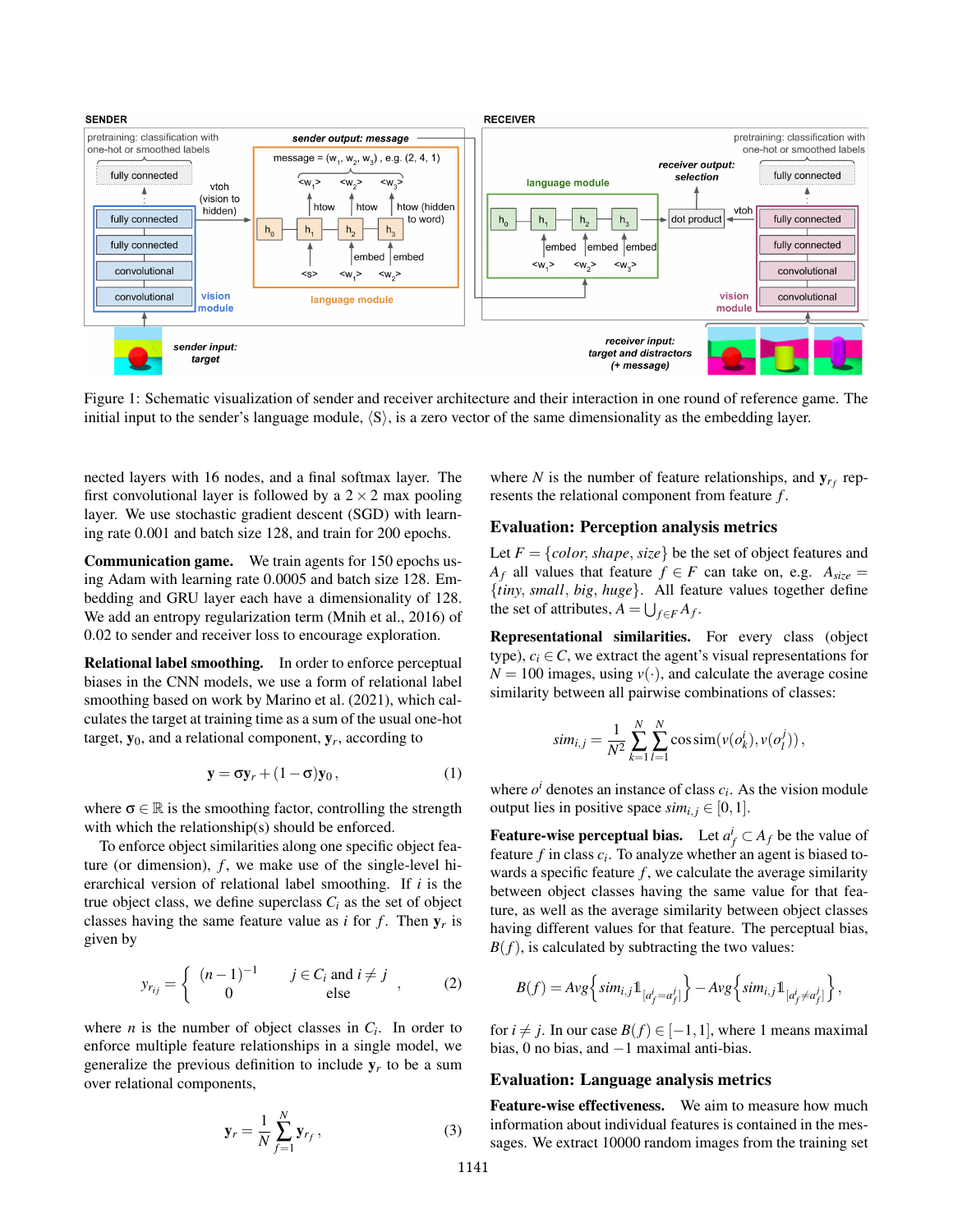and use the trained sender to generate corresponding messages. Given a specific feature,  $f$ , we extract the object's feature value,  $o_f \in A_f$ , for each image. The conditional entropy of the objects' feature values,  $O_f$ , given the generated messages, *M*,

$$
H(O_f | M) = -\sum_{m \in M, o_f \in O_f} p(m, o_f) \log \frac{p(m, o_f)}{p(m)},
$$

quantifies how much information about feature *f* is not communicated in the messages. We can therefore define the feature-wise effectiveness score as

$$
E(O_f, M) = 1 - \frac{H(O_f \mid M)}{H(O_f)},
$$

where  $H(O_f)$  is the marginal entropy of the feature values. The average effectiveness across all features,

$$
\overline{E(O_f,M)} = \frac{1}{|F|} \sum_{f \in F} E(O_f,M),
$$

can be used to measure how well all conceptually relevant features are communicated.

Zero-shot generalization. Zero-shot generalization measures how well the agents generalize to unfamiliar data. We retrain agents on a subset of the training data, leaving out specific objects for testing. We leave out four different objects with distinct values for each class-defining feature, such that all  $3 \cdot 4 = 12$  feature values are covered.

Residual entropy. The residual entropy can be used to measure a strong form of compositionality, where each feature is encoded by the words at specific positions of the message (Resnick, Gupta, Foerster, Dai, & Cho, 2020). As the message length,  $L = 3$ , corresponds to the number of features, we consider all permutations of word-positions,  $\pi$  =  $\{1,2,3\} \rightarrow \{1,2,3\}$ . For each permutation,  $p \in \pi$ , we calculate the residual entropy given that the features,  $f_1 = color$ ,  $f_2 = size, f_3 = shape,$  are encoded at the message positions given by the permutation,

$$
RE(p) = \frac{1}{|F|} \sum_{i=1}^{|F|} \frac{H(O_{f_i} | M[p_i])}{H(O_{f_i})}
$$

,

with messages,  $M$ , and feature values,  $O_f$ , as above. To measure compositionality, the permutation creating the smallest entropy is used,  $RE = \arg \min_{p \in \pi} RE(p)$ . The measure ranges from 0 (compositional) to 1 (not compositional).

Representational similarity analysis (RSA). RSA compares the similarity structure of two sets of representations (Kriegeskorte, Mur, & Bandettini, 2008). Like Bouchacourt and Baroni (2018) we use it for pairwise comparisons of sender space, receiver space, and input space—sender and receiver space being the respective RNN hidden states. We calculate the RSA score as the Spearman correlation between all pairwise cosine distances of representations in one space and all pairwise cosine distances of the corresponding representations in the other space. We represent objects by a k-hot encoding of their class defining features and use a subset of 50 random examples of each class.

#### Introducing perceptual biases

Our goal is to systematically manipulate the agents' perception. We aim to have four conditions, next to the unmanipulated *default*. Specific biases for either of the object-defining features—color, size, and shape—make up three of these conditions. E.g., in the *color* condition, color similarities are amplified. In addition, we experiment with an *all* condition, where we amplify similarities for all three features simultaneously. To introduce these biases, we apply relational label smoothing to the CNN training. For the individual feature conditions, we use hierarchical label smoothing, as in Equations (1) and (2), defining the superclasses by the respective feature values. E.g., in the *color* condition, if the training sample is a red object, the relational component,  $y_r$ , is a uniform distribution of  $\sigma/(16-1)$  across the class indices of the other 15 red objects. To calculate the relational component for the *all* condition, we average all relational components from the individual feature conditions, as in Equation (3). We set smoothing factors as high as possible while keeping the classification accuracy close to maximal. This gives us smoothing factors of 0.6 for *color*, *size*, and *shape*. For *all*, the weight is distributed across more classes, which allows for a higher smoothing factor of 0.8. All networks achieve validation accuracies > 97%.

Figure 2 illustrates the effects of label smoothing for the *default*, *color*, *size*, and *shape* conditions. Shown are pairwise similarities between object classes in the penultimate fully connected layer of the trained CNNs. Object features are structured periodically in the data set. For object class *c*, color is determined by  $(c-1)$  mod 16, shape by  $c-1$  mod 4, and size by  $((c-1) \mod 16) // 4$ , where mod is the modulo operator, and // division without remainder. These periodic patterns are reflected in the similarity matrices. However, the patterns are not perfect as similarities in the penultimate layer are still influenced by the input topology and not entirely determined by the label distribution.

As the agents' vision modules use object representations from the penultimate layer, we quantify the CNN biases for that layer using the perceptual bias metric. The results in Table 1 show that targeting specific object features with the smoothing factor has the intended effect of inducing a perceptual bias for these features. The *color*, *shape*, and *size* networks are biased towards their specific feature, and only to that one. The *all* network is biased towards all three features although individual biases are weaker. Even if corrected for mutual attenuation they only increase to 0.117 for color, 0.099 for size, and 0.112 for shape. In addition, we find a color bias in the *default* condition. This inherent color bias is probably due to the networks' direct access to color infor-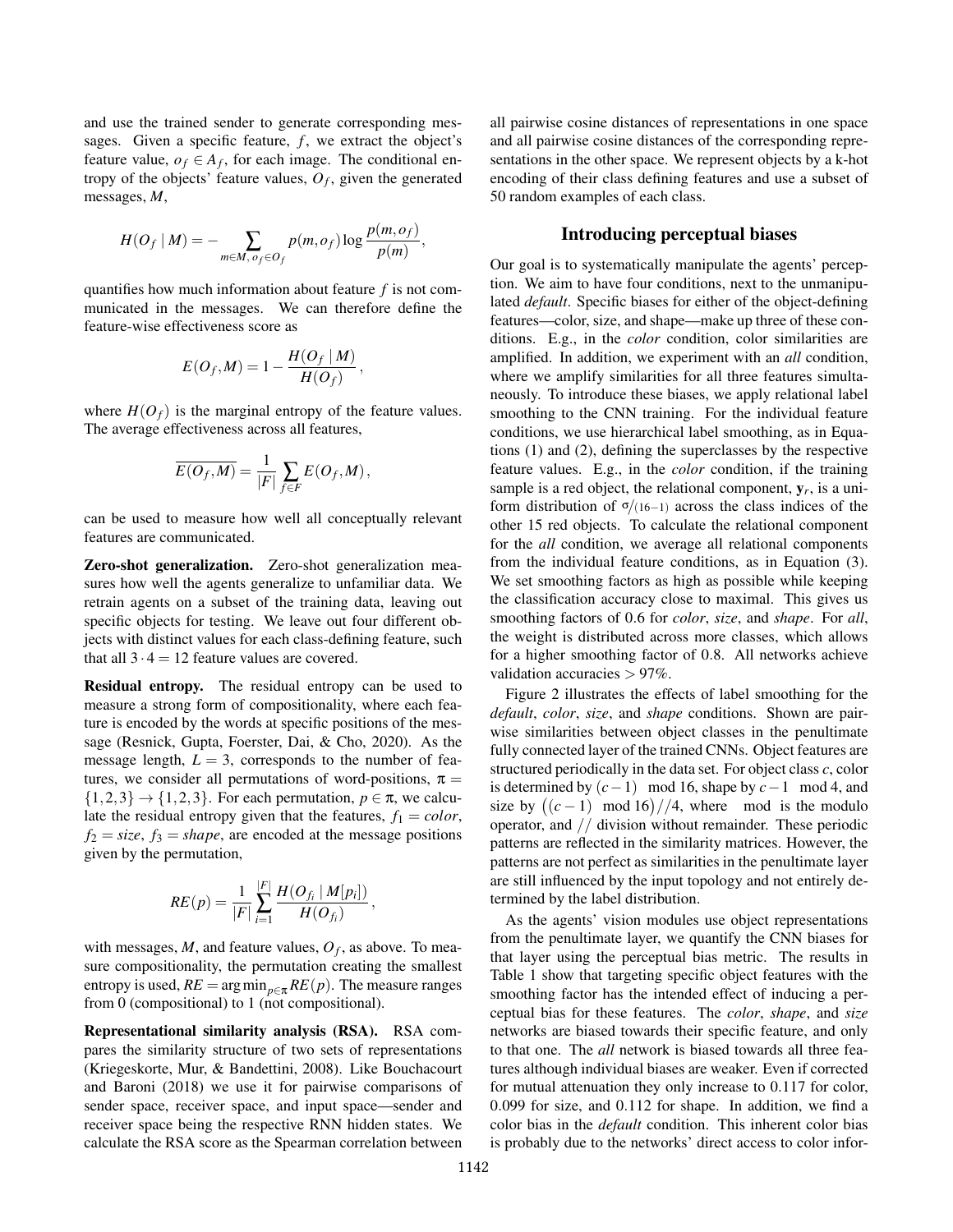

Figure 2: Pairwise class similarities of the penultimate CNN layer for *default*, *color*, *size*, and *shape* conditions.

mation via the RGB channel input (Hill, Clark, Hermann, & Blunsom, 2020). In conclusion, per default object representations extracted from CNNs are biased towards color information, but relational label smoothing can shift this bias to (even multiple) other features.

Table 1: Feature-wise perceptual biases,  $B(f)$ , in the penultimate fully connected CNN layer for each condition.

|          | default | color    | size     | shape    | all   |
|----------|---------|----------|----------|----------|-------|
| B(color) | 0.234   | 0.507    | $-0.020$ | $-0.015$ | 0.081 |
| B(size)  | 0.023   | $-0.024$ | 0.424    | $-0.016$ | 0.056 |
| B(shape) | 0.004   | $-0.024$ | $-0.021$ | 0.371    | 0.074 |

### The influence of differences in perception on emergent language

We now look at the influence of different perceptual biases on the emergent language, focusing on two different aspects. First, we test whether perceptual biases influence what the agents preferably talk about, i.e. what features they ground their messages in. Second, we examine whether amplifying similarities across all class-defining features (*all* condition) improves the training process or the emergent language.

#### Methods

For all CNNs (*default*, *color*, *shape*, *size*, *all*) we train a sender-receiver pair where both agents use the same network as vision module, and thus have the same bias. In addition, to evaluate the impact of sender versus receiver bias we run additional experiments combining a *default* sender with each type of receiver, and combining a *default* receiver with each type of sender. We report mean and standard deviation across ten runs for each agent combination.

#### **Results**

General performance. All agent pairs learn to communicate successfully, with average validation rewards ranging from 0.921 to 0.968, with chance being 0.333.

Effect of perceptual biases on language grounding. We begin by analyzing the effect of perceptual biases on emergent language when both agents have the same bias. We use the feature-wise effectiveness score to measure how much information the messages contain about specific features. The results for each type of bias and each feature are shown in Figure 3 (A). The five blocks on the *x*-axis show the perceptual bias conditions while the three colors encode the three features color, size and shape. In the *default* condition (left) the messages are strongly grounded in color features. This can be attributed to the inherent color bias of the default CNN. Each agent pair with color, size, and shape bias (central three blocks), grounds its messages to a large extent in the feature towards which it is biased. If similarities for all three features are amplified (right), the messages contain a relatively high amount of information about each feature.



Figure 3: Feature-wise effectiveness for different pairings of senders and receivers: (A) biased sender and biased receiver, (B) biased sender and default receiver, (C) default sender and biased receiver. Perceptual biases are given on the *x*-axis, features (*f*) for calculating the effectiveness scores are color coded. We report means and standard deviations across ten runs.

Influence of sender versus receiver bias. Feature-wise effectiveness scores for varying sender bias in combination with a default receiver are shown in Figure 3 (B), and for varying receiver bias in combination with a default sender in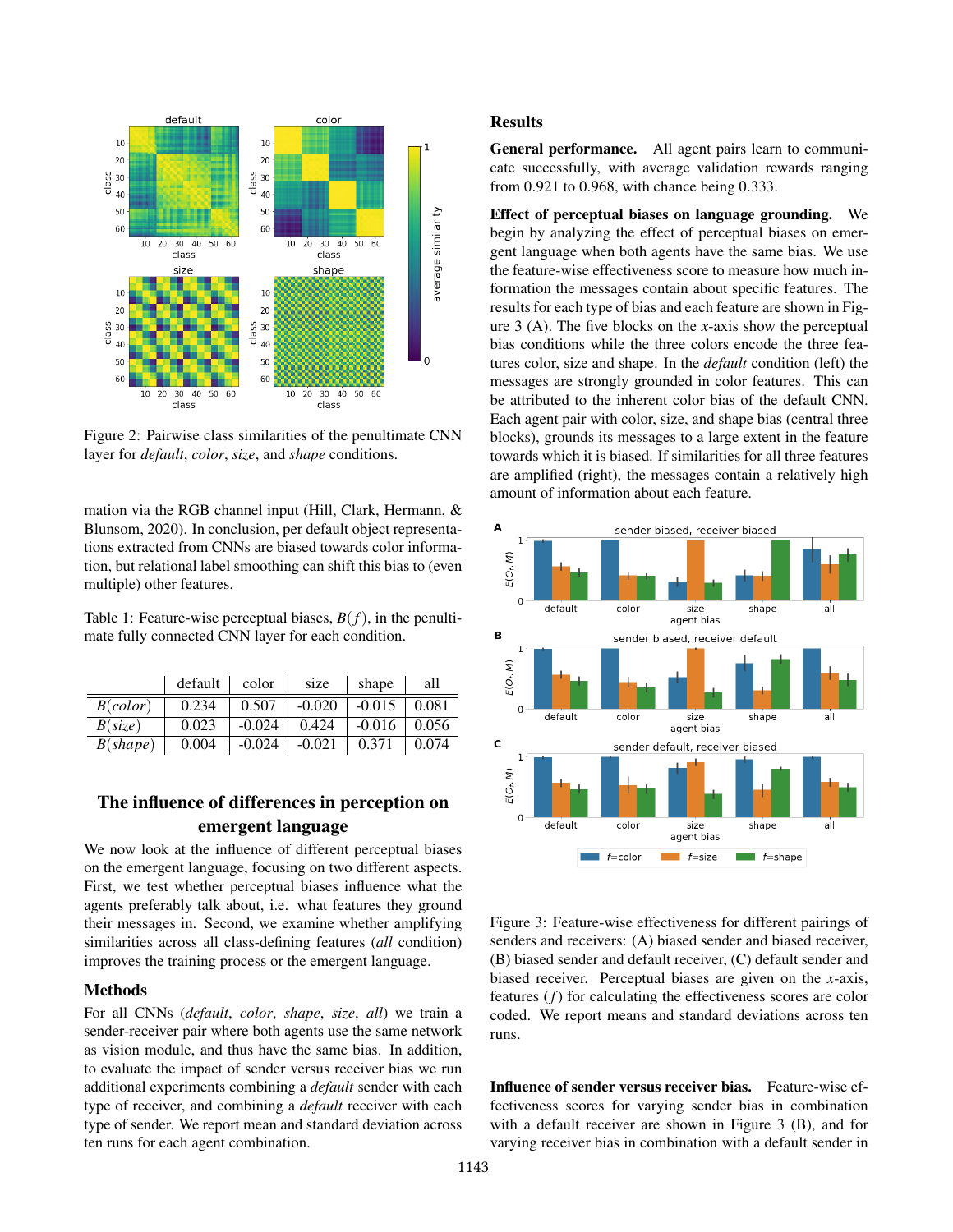Figure 3 (C). The results for *default* from part (A) are repeated as reference. Comparing part (B) to part (A) of the figure, and singling out the effects of color, shape and size biases, biasing only the sender has similar effects as biasing both agents. For each of these biases the language is grounded largely in the corresponding feature. Still, the color bias of the *default* receiver leads to an increase in color effectiveness for the *size* and *shape* conditions. Comparing (C) to (B), also a receiver bias is carried over into the emergent language, even though its influence is weaker, which can be seen from the dominating color bias of the *default* sender. Looking at the *all* condition, an interesting pattern emerges. If both agents have an *all* CNN as in (A), the message information is more evenly distributed across all features than in the default condition. However, if either of the agents uses a default CNN, as in (B) or (C), this effect is reversed and the messages are mostly grounded in color, which is likely because the 'flexible' *all* agent adapts to the inherent color bias of the *default* agent. In sum, perceptual biases of both sender and receiver are reflected in the emergent language, but due to the asymmetry of communication the sender bias is more influential. Also, agents that rely strongly on all conceptually relevant object dimensions for perceptual categorization can flexibly adapt their language to suit communication partners with more narrow perceptual discrimination abilities.

Language improvement. We are interested in whether sharpening the agents' perception with respect to classdefining object features improves language learning or language properties. Table 2 compares a pair of *all* agents, having such enhanced perception, to a pair of *default* agents. Statistical significance in a two-tailed *t*-test with  $\alpha$  = 0.01 is indicated by an asterisk. In the upper half of the table the training process is evaluated. While *all* agents do not learn significantly faster than *default* agents, they do achieve significantly higher training and validation rewards.

In the lower half of the table the emergent languages are compared. Differences in zero-shot generalization are not significant. Generalization ability is largely driven by the size of the input space (Chaabouni, Kharitonov, Bouchacourt, Dupoux, & Baroni, 2020), and enforcing conceptually relevant similarities does not seem to yield an additional advantage. There is also no difference in residual entropy, and overall there is only little compositional structure in the languages. This is maybe not surprising given that even symbolic input—with fully structured object similarities increases compositionality in comparison to pixel input but does not yield high absolute values (Lazaridou et al., 2018). However, looking at the average effectiveness score across all features, *all* agents communicate more conceptually relevant information than *default* agents. Together with the featurewise effectiveness scores above, it seems that enforcing conceptually relevant similarity structures helps the agents overcome categorization biases, such that they can better communicate all relevant features instead of forming semantic categories based on individual features. Similarly, the RSA values show that given the right perceptual similarity structures, sender and receiver space each stay closer to the input space. While the RSA score between sender and receiver is typically high if communication works, RSA scores with respect to the input space indicate how much the emergent language captures conceptual rather than low-level input properties (Bouchacourt & Baroni, 2018). The higher values for *all* show that perceiving conceptual differences more clearly increases their use for linguistic reference.

Table 2: Evaluation of training process (top) and emergent language (bottom) for a sender-receiver pair with *default* vision modules, and one with *all* vision modules. Acquisition speed is given by the number of epochs until training reward  $r \geq \theta$  is reached. Displayed are mean and standard deviation across ten runs, with better values highlighted. ∗ indicates statistical significance in a two-tailed *t*-test with  $\alpha = 0.01$ .

|                   |                 | default           | all                 |
|-------------------|-----------------|-------------------|---------------------|
| train reward      |                 | $0.956 \pm 0.006$ | $0.968^* \pm 0.006$ |
| validation reward |                 | $0.959 \pm 0.006$ | $0.968^* \pm 0.006$ |
| speed             | $\theta = 0.87$ | $2.9 \pm 1.1$     | $2.1 \pm 0.3$       |
|                   | $\theta = 0.90$ | $5.0 \pm 2.8$     | $2.8 \pm 0.7$       |
|                   | $\theta = 0.93$ | $13.9 \pm 9.5$    | $8.5 \pm 10.4$      |
| zero-shot reward  |                 | $0.887 \pm 0.026$ | $0.860 \pm 0.06$    |
| <b>RE</b>         |                 | $0.773 \pm 0.023$ | $0.752 \pm 0.028$   |
| $E(O_f, M)$       |                 | $0.674 \pm 0.028$ | $0.736^* \pm 0.037$ |
| <b>RSA</b>        | sender-input    | $0.289 \pm 0.034$ | $0.359^* \pm 0.055$ |
|                   | receiver-input  | $0.378 \pm 0.021$ | $0.509^* \pm 0.023$ |
|                   | sender-receiver | $0.561 \pm 0.057$ | $0.546 \pm 0.070$   |

#### **Discussion**

Deep multi-agent language emergence simulations have become popular over the last years as a means to study language emergence in artificial agents themselves but also to draw inferences about the formation of natural language properties. Our experiments show that in a typical language emergence setup, agents' perceptual biases shape their linguistic biases. Importantly, such perceptual biases arise in default architectures and training conditions. For example, the organization of pixel inputs into dedicated color channels makes color information more easily accessible than other object information, and thereby induces a color bias. Given that this is just one of many ways in which neural networks process visual input differently from humans, future research should take into account the effects of such differences.

Besides, we investigate whether enforcing the 'right' similarity relations in the CNN representations improves emergent communication. Indeed, agents that perceive objects as similar along category-defining features achieve higher performance in the communication game and can more flexibly adapt to different communication partners than agents with a default CNN. In addition, the emergent language suffers less